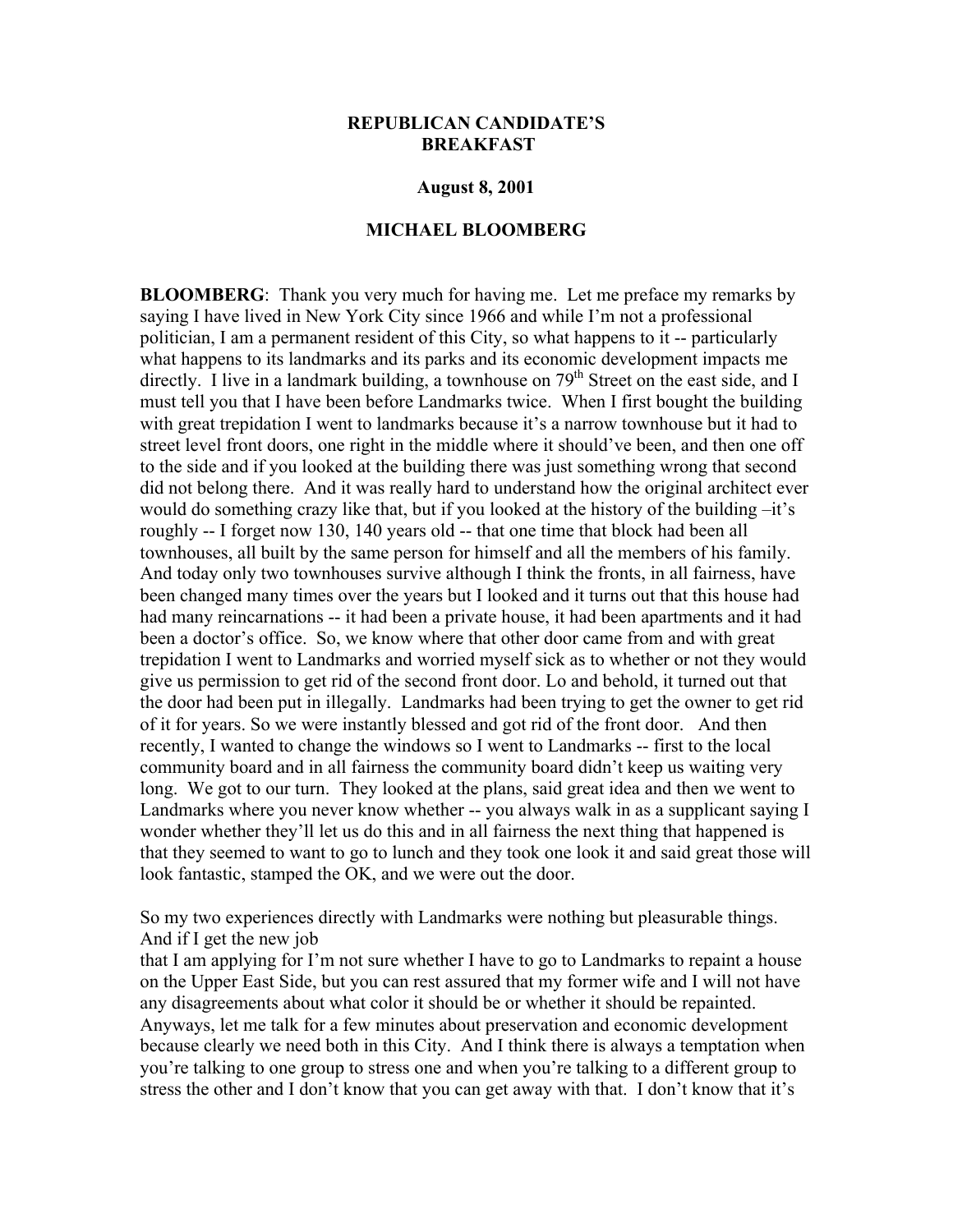fair and I certainly don't know how to do that. I think that you have to look at both things hand in hand and sometimes you go one way and sometimes you go another and you have to have a balance. In the end balance is the key.

The first big preservation effort in this City came about starting from an event that took place in 1835. In 1835, for those of you that don't remember from first hand experience, there was a cholera epidemic here -- and also there was a fire downtown. The fire started at Exchange and Pearl and basically burnt out an entire section of Manhattan -- every thing south of Wall and east of Broad Street -- six hundred and fifty odd buildings totally destroyed. What happened was the East River was covered with ice so they couldn't get much water and when they could break through it was so cold the fire hoses froze and the fire burnt on and on and they got help from even as from far away from Philadelphia. So, obviously the fire lasted for a few days. Well, the next thing that happened is the insurance and the financial interest down in that area said we have to do something about preservation. And so you can argue the firs big preservation project in New York City was the Croton Aqueduct so that they could get water here, and it, on its own, became an economic development device; it also became the most basic kind of preservation device. We have to have the ability to protect what we already have. If you worry about saving a building make sure that the Fire Department can get there too. It's exactly the same issue as if you have a great old building in a park and we worry about termites getting in and without any (inaudible) eating it. Preservation is not just sitting there and designating a building and saying this is great, this is our heritage, this is what we should save. Preservation is also about the practical aspects of maintaining buildings and doing the kinds of preventive things that are very easy to postpone particularly in economic down turns, and one of my great fears and I think it should be one of your great fears is it's all very nice to sit around and say something is worth saving, but when push comes to shove and you have to make choices, unfortunately maintenance is always number two -- never number one. And you can see that in our infrastructure in this City. We've done it again and again and again. You can see what happened to buildings on Ellis Island where we didn't pay any attention. It's happened to a number of old buildings in parks. It's happened all over the City, in fact all over the country. We in America are always looking forward, and there's nothing wrong with that as long as you understand that when you want to preserve what came before us, you have to devote some of the resources that would let you do new things -- new projects, help more people to the old. Maintenance, maintenance, maintenance -- if you don't do that you're going to be in a very big problem. Anyway, after that we had a number of preservation projects. There was a surplus of unoccupied commercial space downtown and people went and said, "Hey, there's a better use for this," and out of that came a vibrant Tribeca and Soho. And when we developed that -- the surrounding areas became populated and property values went up and people came in and found new uses and they went out in the streets and they brought their families in rather than running away. The same thing happened over in Brooklyn. The whole district around BAM is just quite amazing. You should go over there. People talk about a revival in Manhattan. There are parts in Brooklyn that make Manhattan look like it hasn't improved at all. Some of the biggest changes I have seen in this City, in all five boroughs, have taken place in Brooklyn. Part of that is because the State has helped and the city government has helped, but all of it is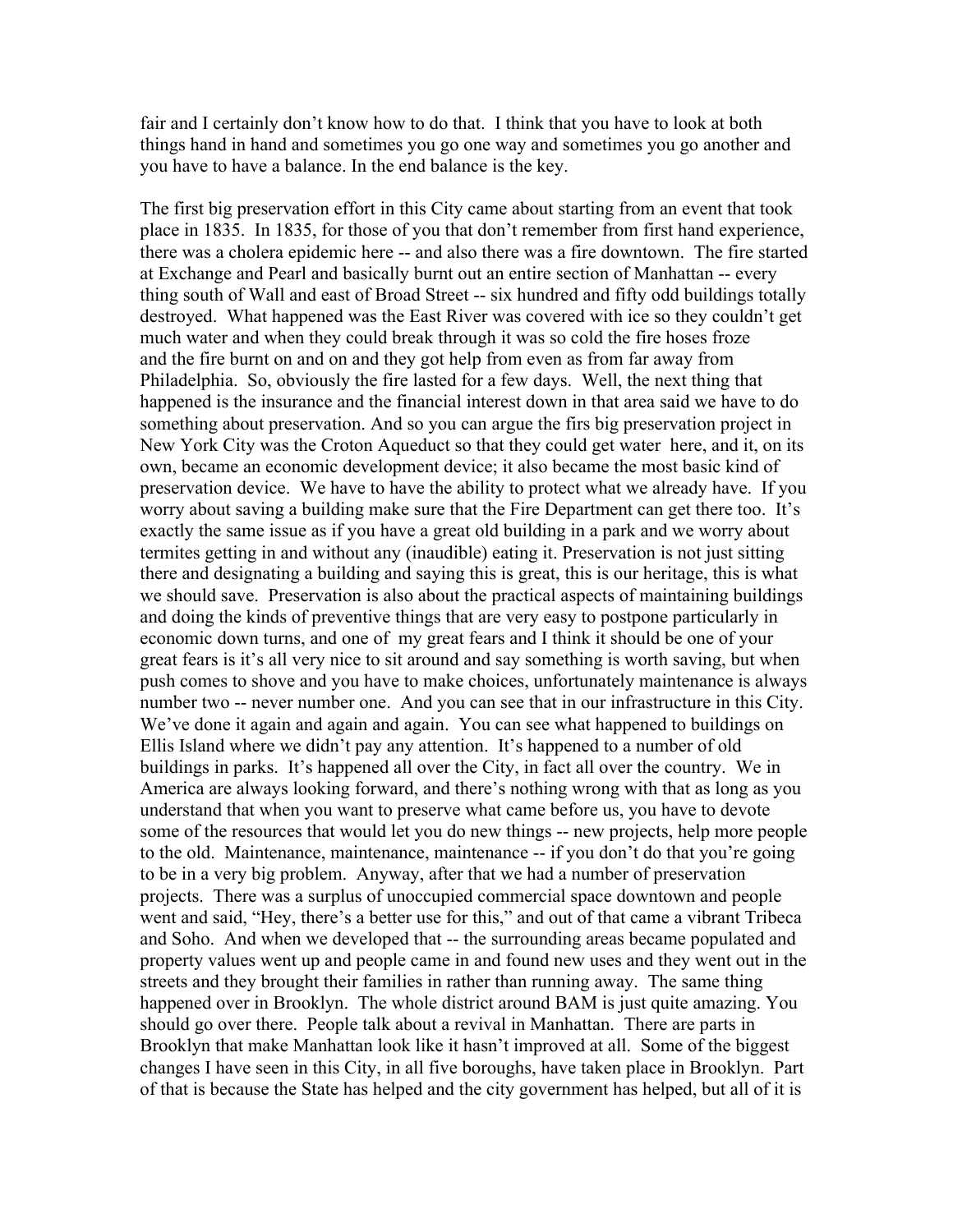really because everything has come together. We've recognized our past. We've saved some things but we've done it an area like around BAM where you can have economic development at the same time you can preserve what the best of the past is. That key, that balance is something that is easy to talk about but as you all know, probably more than any other group, hard to actually accomplish when you get right down to saying Yeah or Nay, up or down on specific projects. In this City everybody is in favor of change. But the problem is always getting people to agree to which change. And that's what leadership is all about and the leadership from the community is important, the leadership from government is important, the leadership from the person in the street. If the average person does not understand what you are trying to do and what government is trying to do they will not be there supporting you. And if they don't support you then you will not get things done. You can go up to Harlem and you can see exactly the same kind of economic development. There are places all over the City where once we go and we say we are going to take specific buildings and specific neighborhoods and protect their character, but at the same time let people come in and do some practical things, then everything fits together. There's all the talk about contextual zoning. All that really is, is saying you got to look at the neighborhood. You can't do anything looking at one building or one neighborhood, but you also have to understand the needs of society as a whole. We have to have jobs, we have to have schools, we have to have medical buildings. We have to do those things and they don't necessarily have to be done at the expense of tearing down what history has left us. But what it does require is that everybody work together. And, in the end that seems to me to be government's job. Government's job is to put together conflicting interests and let the people who really know what they're talking about and represent those desires come to some meeting of the minds. I don't think it's government's job to dictate something, other than acting as a threat, saying if you and you are trying to get something done cannot resolve it then government will resolve it and neither of you will be happy. And either way we're locking the door until you come out with a resolution.

You have to do something. We have to support Landmarks. We have to give Landmarks a budget that will give them some enforcement capability. All of the rules and regulations that everybody talks about always leaves me cold when I then go out to the streets and see that it is totally meaningless. It is just a bunch of people talking about solving a problem without ever actually doing it.

The implementation is what's hard. It's when you have to vote up or down -- when you have to chose A or B, and the sad thing -- I talked about my experience before Landmarks -- but the only sad experience I had is afterwards somebody said to me, "Why did you bother to go to them. They would never have known. You should've just done it." Well, I don't think that's the way you should lead your life. And I hope it's not true. But Landmarks has one inspector for a city of 8 million people. And it is probably unfortunately true and we just have to do something about that. I am not in favor of preserving every single building at the expense of economic development nor am I on the other side of that, but I certainly am in favor of having a set of laws that people can understand, have some input in their development and then enforcement. It is hypocritical and not good policy and breeds a contempt for the law to have rules and regulations and laws that we sort of all put on the books to shut people up and then do not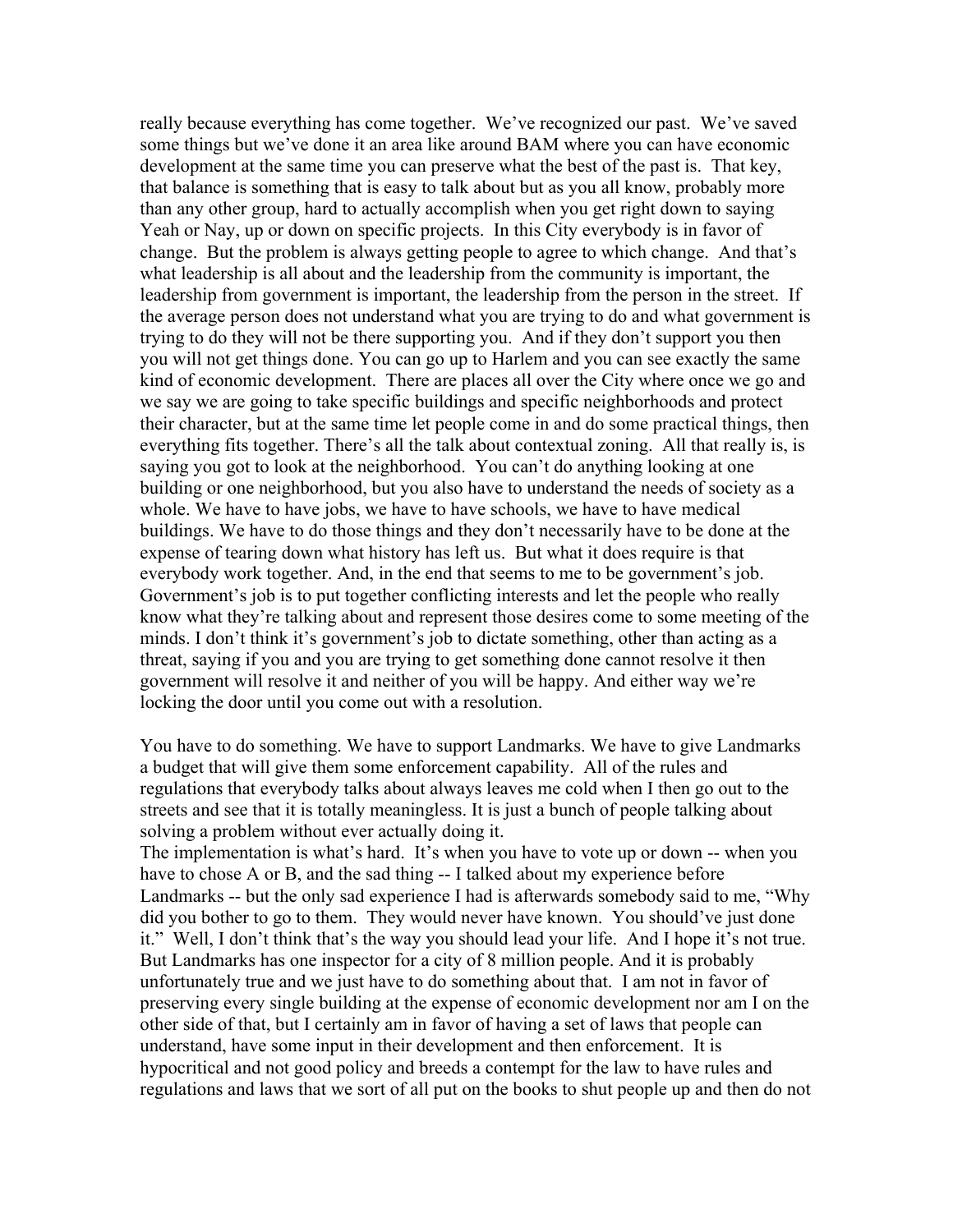implement. You just cannot do that. So my message, I guess, is we've got to find some balance. What do we got to do? You've got to give tax rebates --

I'm in favor of Pataki's Bill as opposed to the Assembly's Bill. I think rebates make more sense. You've got to find an incentive for people to do what we'd like them to do. People in the end always act in what is their and their families and their companies and their organizations best interest. Matching incentives to the policy that you would like is the way you get people to work together to make progress and to be happy and we've got to make sure that the zoning laws of this City are consistent with what organizations like Landmarks want to do. We've got to make sure that the tax policy encourages the kind of activities that we'd like. We've got to constantly measure

and make sure that the policies that we're trying to implement are actually working. There are case after case after case where we start out -- we enact a law, we even get it going and actually some people follow it, and then if you go back five years later or ten years later, nobody can remember they were unintended consequences and we got exactly what we didn't expect or didn't want, and there's nobody around with the sense of history and the fortitude, the consistency to stick and stay the course -- that's the toughest thing for all of us.

Every one of you can make a difference but who carries on that difference when you go on to other things or you're not around anymore?

Now let me just end what I want to talk about with one of my absolute pet peeves which I wish somebody can give me a good solution for. There are neighborhood after neighborhoods in this City -- not the nice historic districts in all fairness tends to be the neighborhoods with very low economic activity -- where at night every store is covered with these metal graffiti-covered shutters. They are dangerous because the police don't know what's happening behind them. They keep light coming out onto the street and they make the neighborhood look to me like a war zone. If we could just find some ways to incent owners of those buildings or the store -- whoever leases the stores -- to put open grills and keep lights on at night, and if we could plant some trees on those streets. I believe we could renovate those neighborhoods for a relatively tiny amount of money. It would make the streets safe. It would make the neighborhoods look beautiful. If I can urge you to drop everything else you're working on and focus on that, I think you'd do more for this City than anything else. Anyways, thank you very much. I'll be happy to take questions.

MODERATOR: If I may be permitted a moment of personal pride. There are two people in this room who have addressed some considerable part of their efforts to your pet peeve: one is Arlene Simon who on West  $72<sup>nd</sup>$  Street has resulted in the taking down of many of these solid barriers; the other is Assistant U.S. Attorney, Charles Simon – where is he – my son who left, who has a project going, among other things, in Harlem where they have taken an entire graffitti wall; got neighborhood kids from the school to paint the mural on the wall and are also working on it. So there are community groups acting on it and I'm sure that there are a whole bunch of folks who would agree with you entirely. My moment of personal pride is over, I will criticize my son as soon as I get out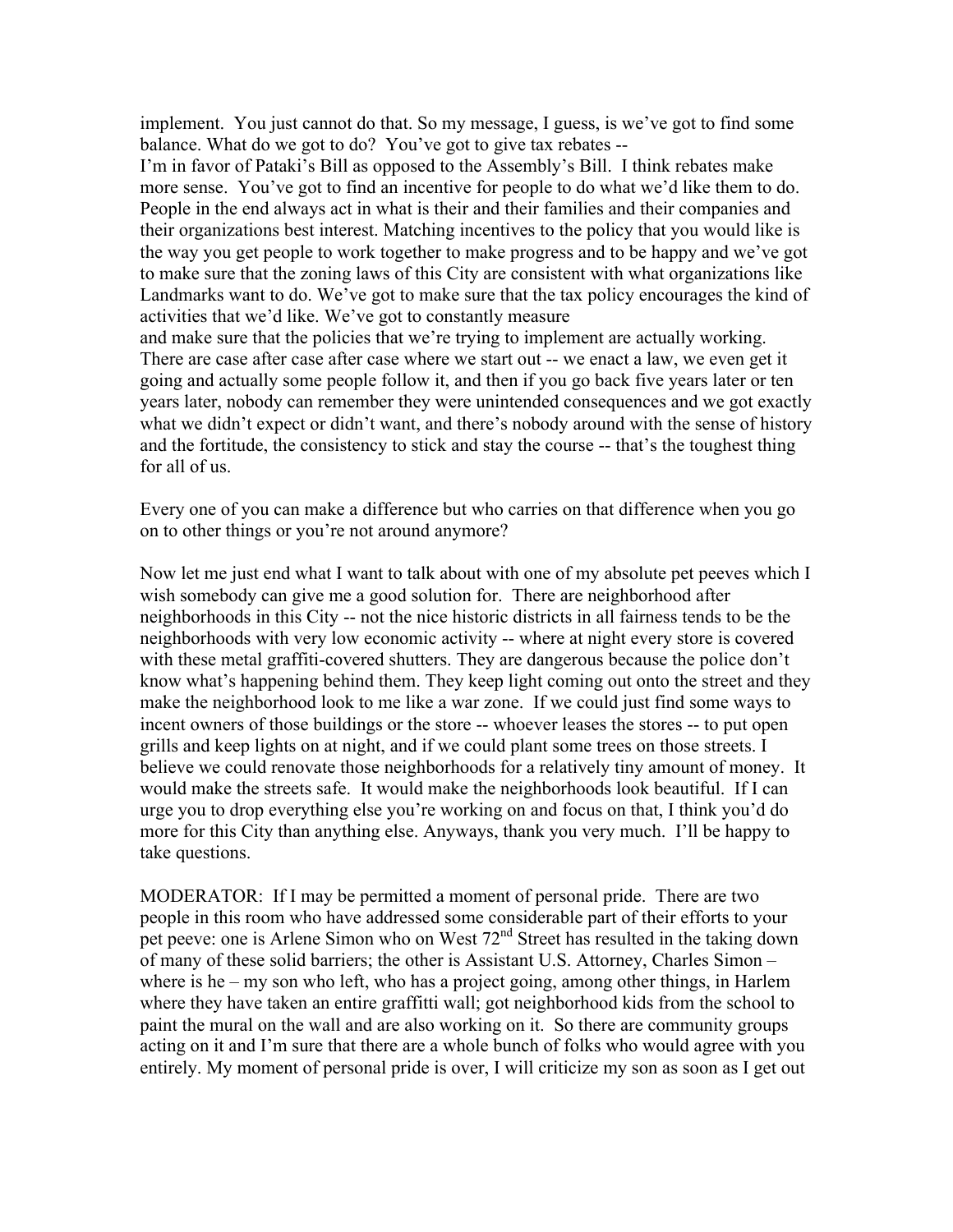of here for leaving before he had his moment in the sun and we will open up for comments and questions. Kevin!

QUESTION: Hi, my name is Kevin Cleary. I live across the street. I'm on the board of my building. My wife is Tammy and I raise our two boys, Lyle and Austin here on the Upper West Side. Congratulations on making the cover of the Times today. But I must admit that I got a little indigestion over breakfast when I noticed that you were quoted as saying that one part of your agenda would be to remove what you call "cumbersome land use and environmental reviews that discourage developers. I would like you to be specific as to which environmental issues you think should be lifted?

BLOOMBERG: The requirement for an environmental review is based on whether or not there is government money involved, and I don't think that that's the proper trigger. The proper trigger should be, if you want to develop something that would change the character of the neighborhood whether or not it is funded privately or funded publicly. Donald Trump built a ninety story building and did not need an environmental review because

there's no government money. We should've had an environmental review. I don't if I were doing the review would I come down but if you were going to change the nature of the neighborhood where you may stress the services or destroy buildings that perhaps shouldn't be destroyed or vastly increase the number of people, that requires a review. If you're building a two-family house that happens to have one dollar worth of government money in a bunch of other two-family houses, that's wasting our time. So I'm not against environmental reviews -- quite the contrary. I just think we should do them where there is an issue and unfortunately if I understand the law the way it's done now, it's if government money is involved you have to have it and if government isn't involved - and that doesn't make any sense to me. Why is that a good policy but I'm not opposed to the reviews, it's just the trigger.

# KEVIN CLEARY: (Inaudible)

BLOOMBERG: No, I didn't say that at all. Whenever you're going to change the character of the neighborhood, there should be a review. Period. It should not be a function of whether it's government money behind it or private money. The issue for an environmental review is whether or not you're going to change the environment and then you're going to have to look at that, not who's funding it. That's what I said. I haven't read the article yet, so I don't know what they printed. And, incidentally, just because they printed it, doesn't mean you said it just because it's the New York Times.

MODERATOR: Welcome to the world of politics.

QUESTION: Barry Rosenberg. I'm a member of the Community Board and an active person in the community,

And the co owner of one New York's and the East Side's great bakeries (inaudible).

BARRY ROSENBERG: My surrogate father, thank you.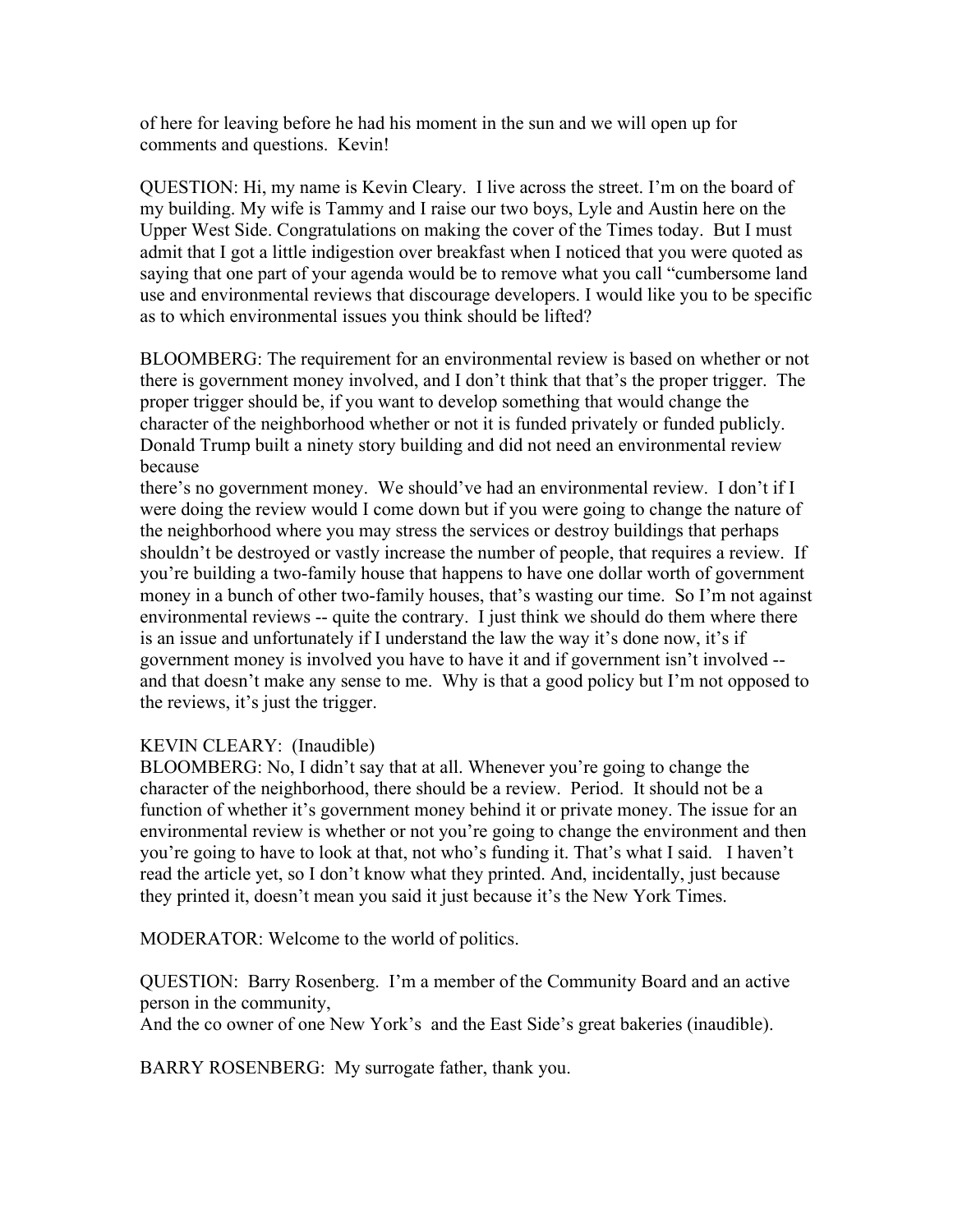As a city official you would have a great deal of opportunity to spend city money on capital projects particularly in buildings, examples being CUNY's building and transforming the old Altman site and the work done at Baruch on a transformation for their library. How would you use your financial skills to accelerate and expand the role of government in spending money on projects that are related to education, transportation and other services?

BLOOMBERG: I think, unfortunately, the economic outlook for the next few years is such incidentally that we're not going to have a lot of money to go and do a lot of things that we'd like to do. But having said that, in the end what government has to do is to find ways to attract private capital to build in this City, and to be the watch dog to make sure that you protect neighborhoods; that you get great architecture; that you keep the kinds of facilities we need for jobs and education and research. Government's function shouldn't be basically and there are not going to have the money to go out and spend government money. There is clearly some of that, but if you take a look at the housing needs of this City, there is no way that the state government and the city government and you're not going to get federal monies for this -- not very much anyways --particularly if the economy slows down -- you're going to have to get private money to come in to solve problems like the housing problem, to fund the building of university and medical buildings. We've got to focus on how some kind of a balance between preserving all the historic schools – we've some great buildings that are schools. At the same time we have an education problem. We've got a million one hundred thousand kids in the public school system who are coming out of school without the basic skills to get a job. But, I think Government's responsibility is an oversight one, and an instigation one, a promotion one, not providing the money itself, and we unfortunately don't think of Government's role in changing the infrastructure in this City as important as some of the other things. The Mayor really has to have a focus -- understand why people come here and build what they want to build how it fits in with the neighborhood. I think the community boards have not been consulted in the way they should -- I'm a big believer in community boards as the real public advocate. I think that's -- I've always liked coming down to the neighborhood level, whether it is taking the precinct commander or captain and the police department and letting them adjust the delivery of services for the neighborhood, or giving the principal of a school the authority to run the school suitable to the student body and

the staff that that principal happens to have. I also think that Government in terms of delivering services to each neighborhood, the community board is the right level to do that. I'll give you a good example. I'm on the Board of the Central Park Conservancy – I should have disclosed this before -- and have been a big supporter of that and Randall's Island Federation. Both are parks that my kids have used and I've always liked both of them. A few years ago -- maybe five years ago -- something like that we, had problems with -- I think there're ten community boards, if I remember, that abut Central Park and there were battles all the time and they were sort of the enemy to the Conservancy. So I had a dinner at my home for the two or three people -- the Parks person, the president, maybe it was the vice president, I forget, but two or three people from each of the ten parks. And the staff of the Conservancy didn't really want to do it -- they sort of treated --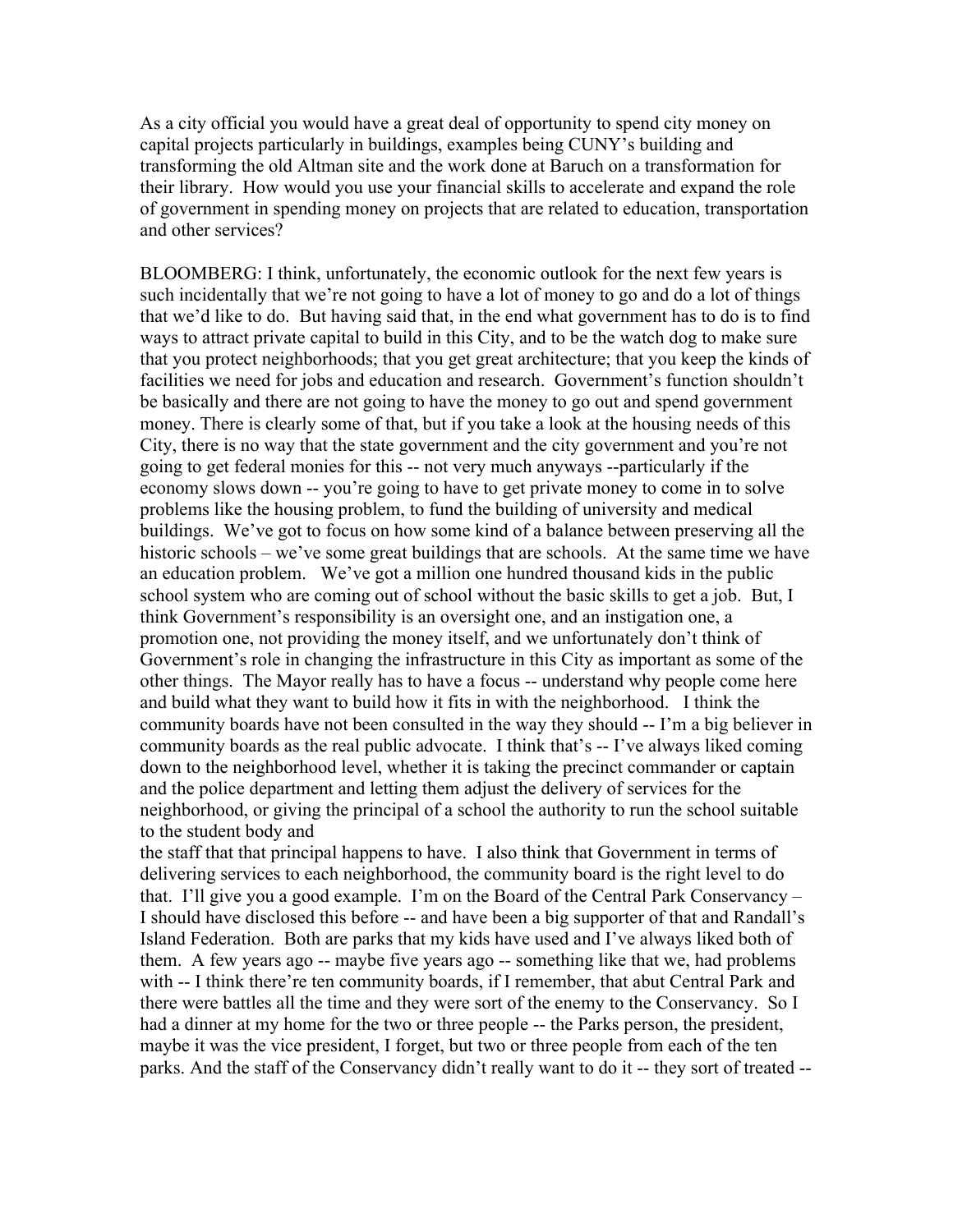why would you ever talk to these people. While I invited all ten community boards to my house and then I called the Chairman of the Board of the Conservancy and the President and said, "They're coming – would you like to join us for dinner?" And that sort of solved that problem. And I can only tell you – I think we've done one other time since then, and we've had nothing but great relations. I think you really do -- I don't mean to just go on -- but I think community boards are the proper place for the public to interact with Government. And I will spend a lot more time and have some bureaucracy in place so that community boards can really filter back to the Mayor. The Public Advocate is one person with a small staff responsible for the whole city. And maybe the community boards are opposed to the Public Advocate as well. There are no objections to that, but you've got to find some ways

when you talk about government's role in development -- it's Government role in development at the local level.

MODERATOR: Right Here.

QUESTION: Good morning. I'm Ian Alterman, a 36-year resident of the Upper West Side; former landmarks chair of Community Board 7. I was very impressed by your comments about the lack of teeth that the Landmarks Commission currently has for enforcement in other things. I have a two part question. First.

BLOOMBERG: Does he get a two part question.

IAN ALTERMAN: It's an A or a B.

MODERATOR: It depends on the person.

IAN ALTERMAN: One from column A and one from column B. Column A is can we get – because of what you said – can we get some minimal commitment that you're planning to increase the budget of the Landmark Preservation Commission so that they can hire more enforcement and become a more toothy -- teethy organization, and second of all, stealing a question from Bruce, how would you make you decisions on the appointment of Commissioners and would you involve the community, the land use and landmarks community in those decisions ?

### BLOOMBERG: I think that you have to have somebody

running Landmarks that has the respect of the constituency that they serve. Any Mayor who puts somebody in the position where there're not liked and respected, just is asking for an organization to not work. I mean that just to me is common sense. And you certainly consult a lot – in the end the Mayor has to pick somebody who they agree with philosophically and who they think is a team player. One of the things that happens unfortunately in cities or in any government is you have these separate entities that think of themselves as totally separate in a world where if we're going to make progress everybody's got to cooperate.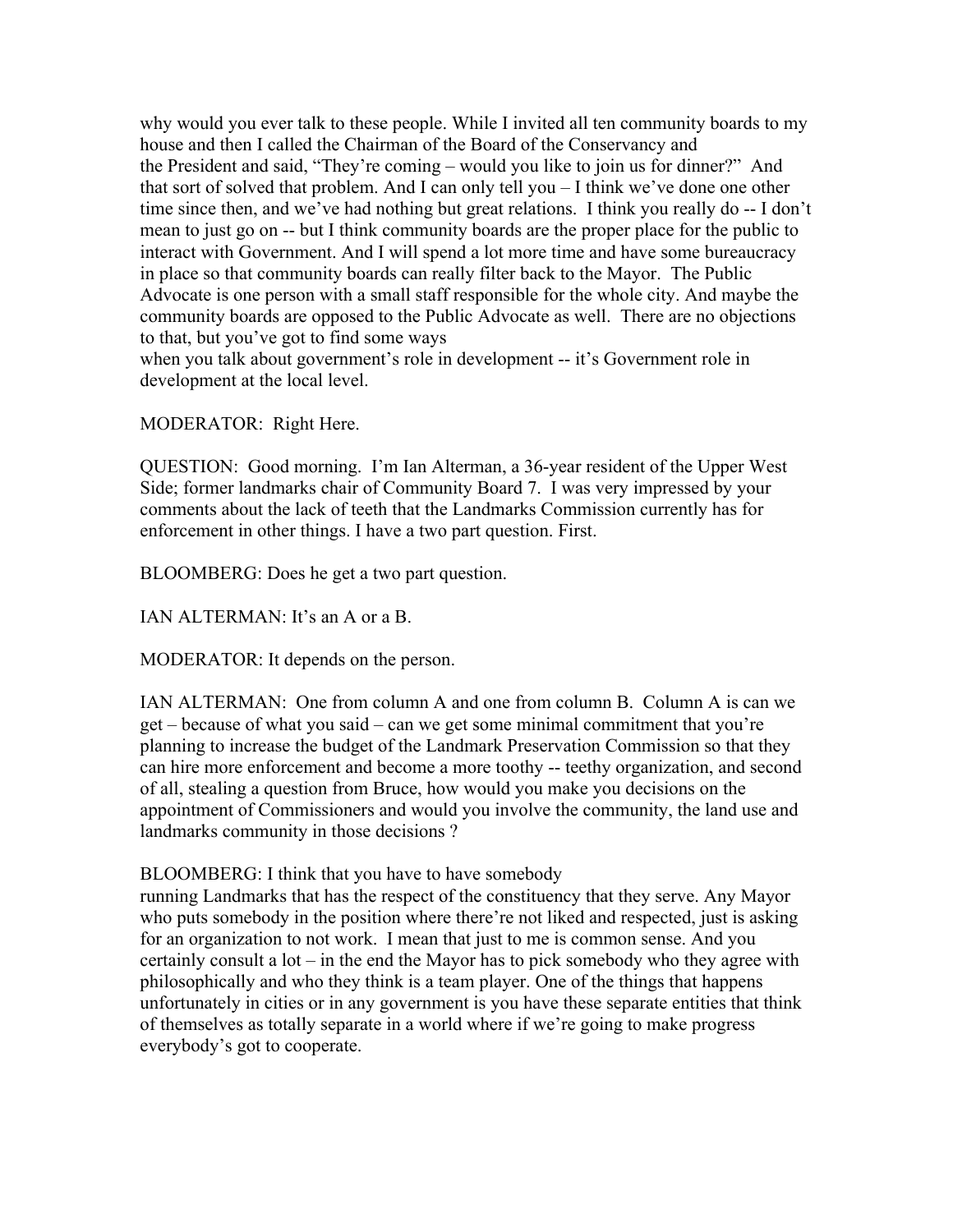Somebody recently said to me, "How do you deal with all the fights on your campaign staff?" And, I said, "What are you talking about? We've never had a fight in my company. I never had fights in my family. I mean I just don't believe it you go and – you're intelligent adults –

you go in a room and you work together. And I would make sure that the person I picked – that would be one of my key things -- team player -- smart person, somebody whose philosophy I agree with. Somebody who certainly is knowledgeable. You have to have somebody that knows the subject, and it doesn't have to be a preservationist, for example, but if you don't have a good knowledge of this City and the issues and the importance of preserving what's right, balanced and being able to work with the economic development people, you've got the wrong person.

In terms of committing. I think there's a whole bunch of small agencies that we've cut back. Landmarks is certainly one of them. Where we've been penny wise and pound foolish. They're small things that don't really have any great impact on the budget and you can argue that their symbols and everybody should bare the pain but there are certain things which like this you're doing a lot of damage long term, so you could increase Landmarks budget at the same time you deal with a fiscal crisis -- hopefully we won't have a fiscal crisis. But I'll give you another example, advertising for tourism in this City. As economic times get worst and tourism is down, that's the time we should be expanding our budget, times when we don't have a lot of money to do things, to buy buildings out of public trust, that's the time you want a strong Landmarks and a well funded run. And my main objection to Landmarks is any organization that can't enforce it's rules and regulations is just not contributing the way it should be. All you need to know about Landmarks is that they've got one inspector for the whole city. Unless there's an enormous amount of waste which is kind of hard to believe, given this group, you really do have to give them some money and it's not going to be in the grand scheme of things -- anything that's going to bust the budget. But those are the kinds of things infrastructure, long term things planning things where you really do want to spend some money. Landmarks is like your top management and organization, that's where you really want to spend your money. If you've great people and structures at the top, it filters all the way down.

MODERATOR: I'll take that as at least a minimal commitment.

QUESTION: I'm Carol Clark. I'm a member of the Board of Advisors with the Historic Districts Council and for many years we've been concerned about two basic things. One is that the zoning that applies within the historic districts is often very much at odds with what the Landmarks Commission might approve in a certain instance and City Planning, and Landmarks have not been on the same page. I'm wondering what you'd do about that. And two, outside the historic district particularly you spoke about Brooklyn which is indeed undergoing a great renaissance but the districts there are very narrowly drawn and yet as you know the brownstone neighborhoods spread widely and there are tools that could be put in place -- you talked about contextual zoning. What would you do there to ensure the long term economic viability of neighborhoods that in fact are not within the historic district?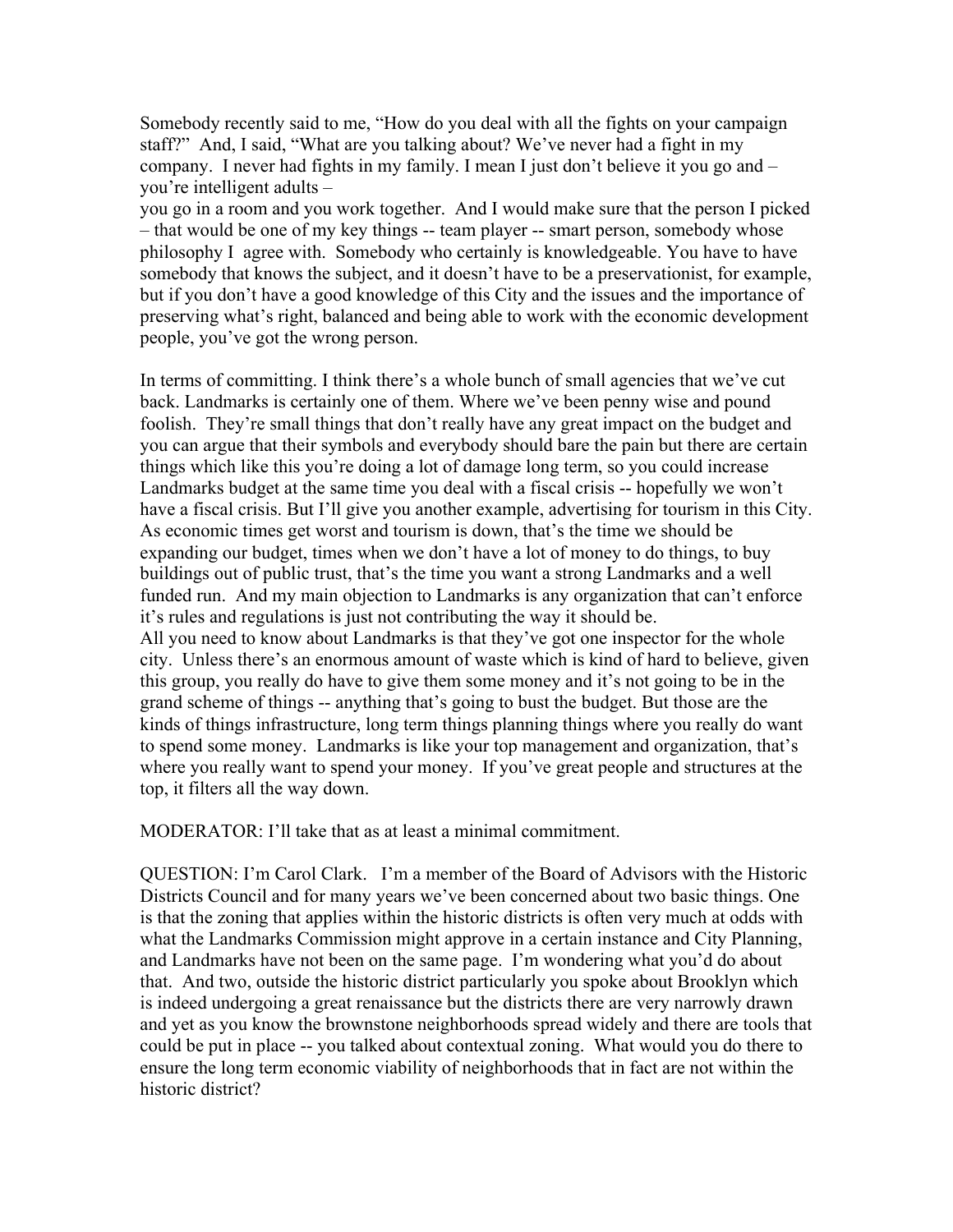BLOOMBERG: Well, I think the first part of your question, I am told it is true that the Planning Commission and Landmarks don't work well together. I happen to know – but I'm not going to tell you who  $-1$  know exactly who I would appoint to run the Planning. And I don't know who I would appoint to run Landmarks in my(inaudible) stage. But the first thing you have to do is sit down, not just with those two organizations but there's the Department of Buildings, there're a lot of parts of this City just not the organizations outside of government, there are parts in government that have to do with the future of our homes, and our neighborhoods and our streets. And what I'm good at is getting a bunch of people to work together. I'm a big believer you take them and put them away from all the cell phones, and blackberries and you sit down – my background is an engineer – so I start and say, "OK, what are we trying to accomplish." Nobody ever wants to do that. I think one of the reasons we're always in trouble is we always want go and solve our little pet projects -- resolve that issue and then you say, "Well, we're trying to do it in the grand scheme of things. Yeah! I know the grand scheme -- but let me get down to my thing. You can't let that happen." That's what management's all about. And I think the answer is basically working together. I think in all fairness, our Mayor is as responsible as anybody for that kind of development. If you make the streets safe then a lot of other things happen, and I think the second thing you could do for landmarks and buildings and everything else in the City if you could make the schools better. I mean, right now you have a lot of people moving to the suburbs because they can't educate their kids here – they don't want to educate their kids here -- if the schools were better they would stay and that would change dramatically the character of a lot of these neighborhoods. And you just go down some blocks – you look in Harlem -- it's really very noticeable that streets – lots of different brownstones are being renovated – and they're being renovated because people who before would've moved out of the city are saying, "No, the City is better. I can walk down the street without looking over my shoulder. I want to stay here." And in the end, that's what you've got to do. It's got to be grass roots.

MODERATOR: Hopefully, the one of the few owners of a floating landmark, the retired New York City Fire Boat, The John Jay Harvey that's spectacular.

QUESTION: Do you have a position on the disposition of Governors Island?

BLOOMBERG: Yes! I was afraid I was going to get that question. Number one we have to do something – you know -- everybody agrees with that and nobody's willing to pick a thing. We need somebody to stand up and say, "OK, I'll take the grief. Here's what I want to do." Now, if you really want me to do that and I'm not married to the plan which they will write, but I will give you an example – I want to phrase this carefully – an example that you might consider -- not gambling, not a football stadium. I guess if you forced me today to make a decision, what I would do is I would try to convince the Guggenheim to put a Frank Garry building on Governor's Island and I think it could be a big symbol – It reminds me when I look at the plans for it and they want to do it on the East River – where the tennis courts are – it reminds me of the Opera House in Sydney.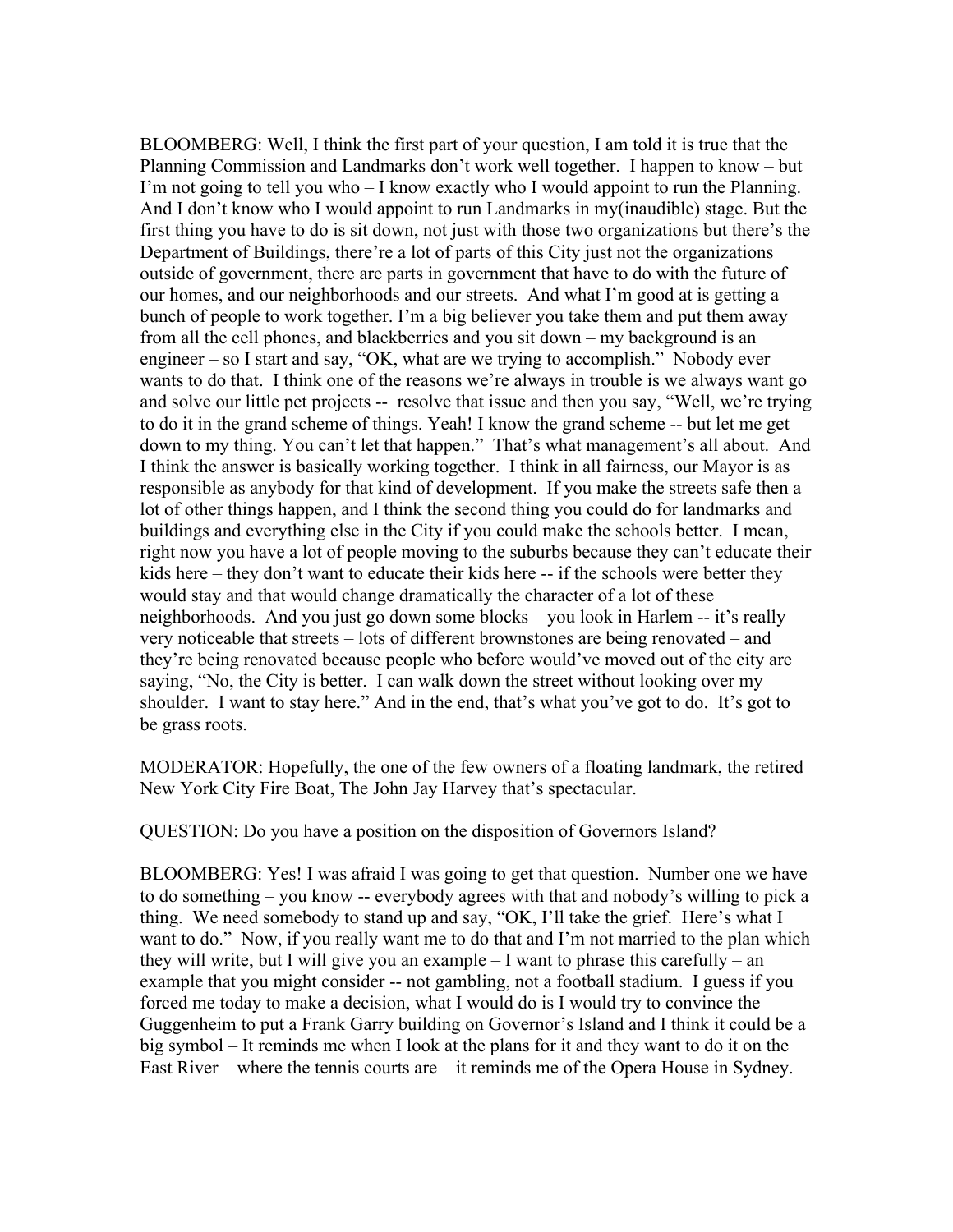And I think the symbols of New York are the Empire State Building and the Statue of Liberty but if the scale, and I don't quite know how big it is  $-1$ 've looked at the plans but it's kind of hard for me to envision it – if you put that on Governor's Island juxtaposed to two great old forts, then you let the rest of the area be developed with low rise revenue producing buildings – if you can get schools to build dorms there – although I think that'll be hard – but those kinds of things. But the government has got to be the facilitator – that's the government's role here – it's not going to have a lot of money to do it. At best, the government can get the land, and in terms of transportation the only practical ways to get there is an aerial Tramway from the tip of Manhattan and one from Brooklyn – and, you have a ferry. There are some schemes to cut into the Brooklyn Battery Tunnel – whether that's practical or not, I don't know. Let me just re-emphasize – I'm not married to that particular idea, but if that's the way it turned out, I think New York City would be well served. If anybody's got a better idea, for goodness sakes, promote it, because if we don't do something quickly, we are just not going to get that, and if you look at that piece of property it's just so great, it's part of our history. You got to do something folks, you can't sit around -- and everybody's going to be afraid to come out for any one thing because they annoy the other people, but we have to make some progress to preserve – and if we don't find some revenue, incidentally, to be generated on that Island, you're going to see the old buildings that are there now, go the way of Ellis Island buildings. They're going to all fall apart – you have to do something, and, we can't just sit here and wring our hands and say it would be nice to have things that are impractical. That is something that I think, if the City pushed – you know, the Guggenheim seems to be well along in fund raising and they want to build a building, and the Frank Garry building is something different. He certainly did a great job in Bilbao -- you know that's a beautiful building and I've looked at the plans here, it looks to me like it would be something -- so that's what I would do.

### MODERATOR: Yes, Sir!

QUESTION: Joel Roscoe, 10021, Community College. You know what I'm going to ask. Sloan Kettering's zoning battle – every community group, including Landmark West, is now against what the hospital wants to do which is break the mid-block zoning. The Community Board turned him down flat. Hopefully, Virginia Fields will vote no. In a meeting yesterday with the community groups and the lawyer for the hospital, we all said, we're going to compromise – give you what you need – keep it in the context of the neighborhood – maybe move part of it to Long Island City or to the Bellevue BioTech area. The hospital's position is, "Forget it. We want what we want. That's it. We're not talking to you." What would you do?

BLOOMBERG: Well I may lose all the votes on the east side. I'm not a politician and this has become more obvious as I talk, and I also think that I should – we had this conversation before – I should in the interest of openness,

remind you that I'm chairman of the Board John Hopkins in Baltimore and we're always trying to build more buildings down there, we're in a neighborhood where it's not contentious, generally we build -- at least not in comparison to this – it is contentious – but there is a lot of land there where we've been able to build. Look! I want to protect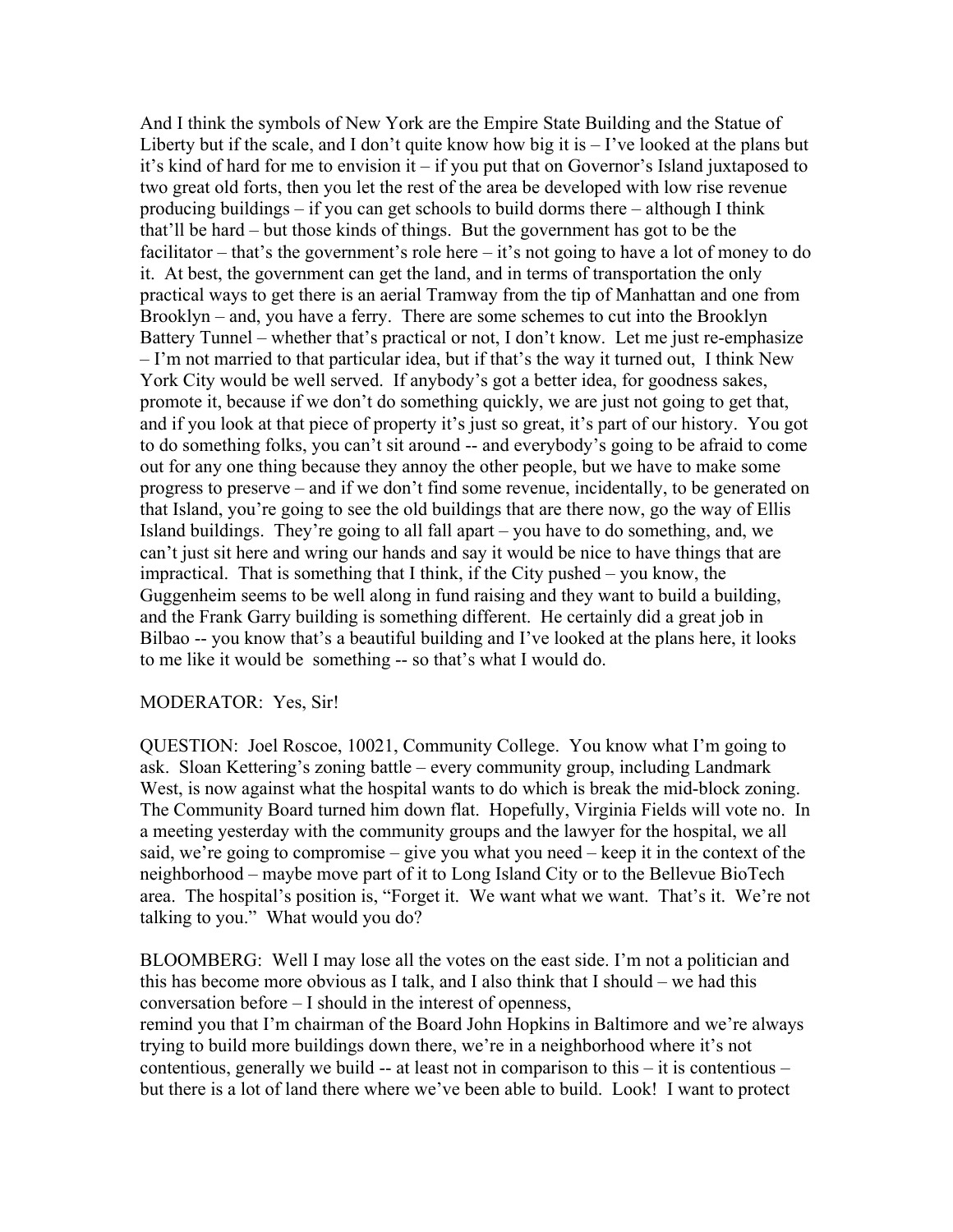the neighborhood, I want to preserve its character, I want to preserve the buildings, but Sloan Kettering is one of the jewels of medical research and of New York City. And while I would certainly do everything I could to try to find a compromise in the end in this case – and probably not in very many others – but in this case I would come down on the side of making sure that Sloan Kettering can continue its work in a fashion that it needs. I certainly would try to put everybody in a room. If we can get a common policy where everybody is happy that's great, but you have got to make decisions and that's where I would come out.

QUESTION: Inaudible

BLOOMBERG: If the alternative is to lose Sloan Kettering or to stop research, yes.

QUESTION: My name is Adrian Dailey. This is just a personal interest. Do you have a position on the disposition of what was the Huntington Hartford Museum?

BLOOMBERG: I drive by it but I could never remember what's happening to it.

MODERATOR: A big gate and homeless people are sleeping at it and it's absolutely unhuman.

BLOOMBERG: I never understood why the building was built that way to begin with.

QUESTION: Inaudible

BLOOMBERG: What does Trump want to do with it?

QUESTION: (Inaudible)

BLOOMBERG: I think the easiest answer is I drive by it and I wonder about it, but, no, I don't have a position.

QUESTION: I'm Jo Hamilton. I am with Save Gansevoort Market. We have an issue where we're trying to get historic district status for what is a mixed use, industrial look at our neighborhood and there's a lot of support for it in this community – in the preservation community and in the surrounding community -- but you've got a neighborhood where you've got building owners who are opposed and they say, "I don't want to do this. " This Landmarks Commission has historically only really wanted to pursue projects where the building owners were in agreement. How do you balance an historic neighborhood that has something to offer the City, that the business owners are interested in, the community's interested in and the building owners who are saying, "I'm not interested?"

BLOOMBERG: Well, I think the city has to  $-I$ 'm sympathetic in some sense to an owner -- (inaudible) – trying to preserve the character of this City, and I think – while I may not be able to get Sloan Kettering and the neighborhood together although I certainly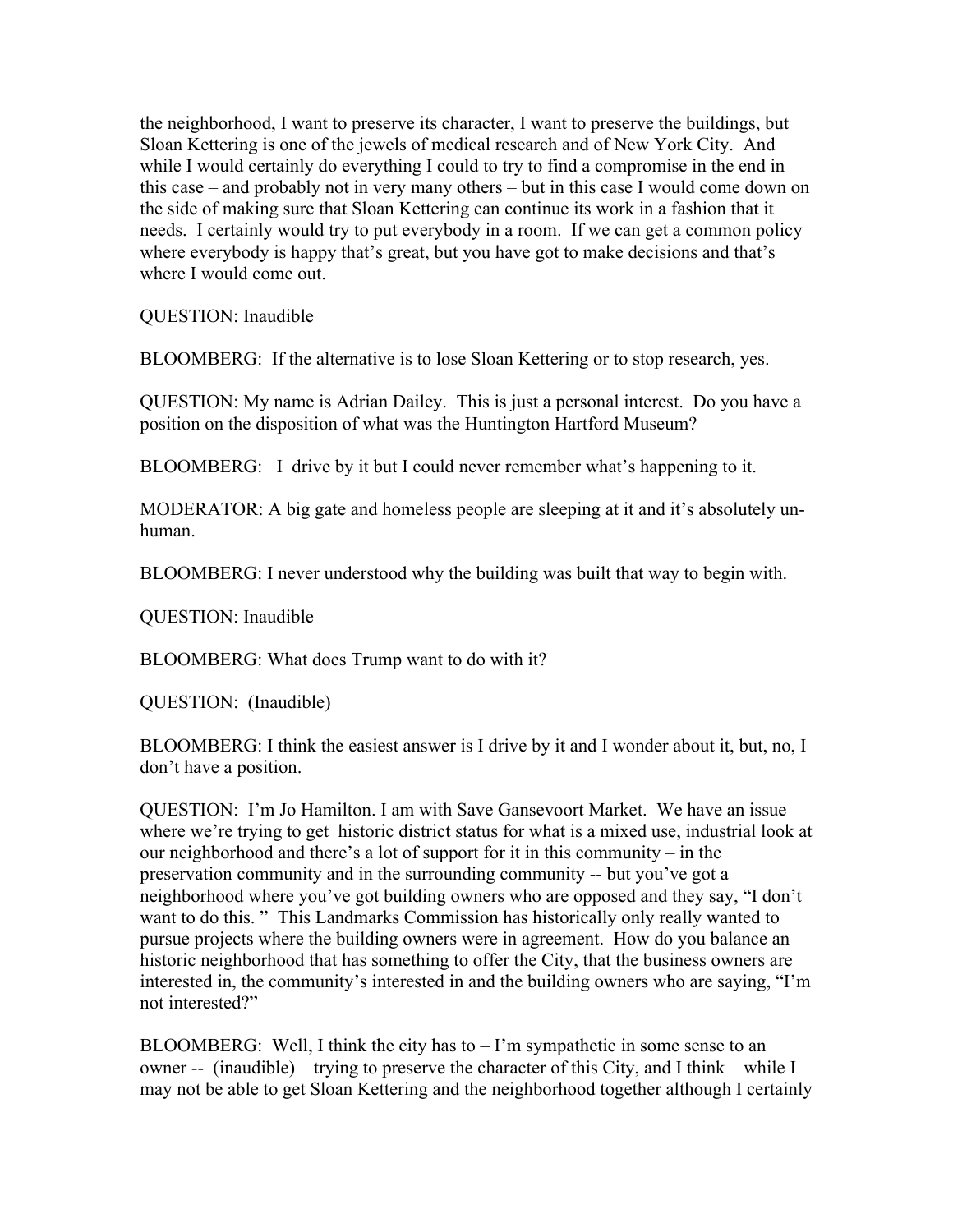would – I would try – if you ask me where I'd come down, that's where I'd come down. It seems to me an easier thing to find some economic incentives for those building owners to get them to go along and I think that is a good use of the City, whether the City is capable of doing it or whether there is a resolution, I don't know, but that I think is clearly – the City should have a department that gets involved. The City's got to be the catalyst and the City's where the balance comes. That is a neighborhood that probably should be preserved. It clearly has a lot of commerce. We need jobs in the City. We need the supplies that go through there. We all eat – although my daughters probably wouldn't eat anything that comes through there, but that's a separate issue.

MODERATOR: I've been fairly well behaved, so I'll violate the proper role of the moderator just this once to pick up on that question because there is a strong feeling on the part of the preservation community that under the current Administration, it has been almost an ironclad rule that without the owner or developers agreement, the Landmarks Commission would not move forward. And, while it may impact on Gansevoort, where it really impacted in a way that I think there is widespread regret, is the Dorothy Day Cottage exercise where the Commission, bending over backwards yet one more time to accommodate what turned out to be a rapacious owner and developer, and perhaps worse, we lost one of the great historic social history treasures of the City. I guess I would just like to emphasize the importance – obviously an appropriate case for the Commission to stand up to, and defy, a recalcitrant improperly motivated, unwise owner, and we'd hope that you would join in that regard – if you want to add to that or comment on that.

BLOOMBERG: No, other than I'm going to check my dictionary on the way out for "rapacious," but – let me just say – I think you've got to be careful here. We do need development, we do need preservation, but everything that is old is not good, and everything that's new isn't necessarily bad. I've always cared very much about, in our company, our employees and their work environment. When I had a chance 15-16 years ago – 16 years ago, I guess, to move to an I.M. Pei Building on Park Avenue, I always thought it was a great building and I just remembered being so proud that we were moving into a building where I knew the architect. It was, incidentally, I think the first commission that he had gotten after the windows started falling out of the John Hancock building in Boston. Nobody would hire him and so he does small building. One of the things that gives me enormous pleasure in the neighborhood – and maybe you guys don't like it – but we're going to move into what I think will be a signature building in Manhattan, Cesar Pellay (sic) building on the old Alexander's site. It's big and it's modern and I can see some people not – you know, feeling it fits into the neighborhood, but one of the things that's always struck me – when you go to Hong Kong, they all try to do masterpieces. Now, not every architect there succeeds. There are some buildings there that – I think – really are ugly. But, you can look at every one of the architects and the owners, they try to do something innovative and creative and help the community. I think, hopefully, this building, this Cesar Pellay building, will be exactly that. It is big, and I'm sure, controversial, and we are a tenant, not the developer, so let me dot the question that way, but when given a chance to have great buildings, whether it is a landmark building that I live in or a signature building that's brand new for our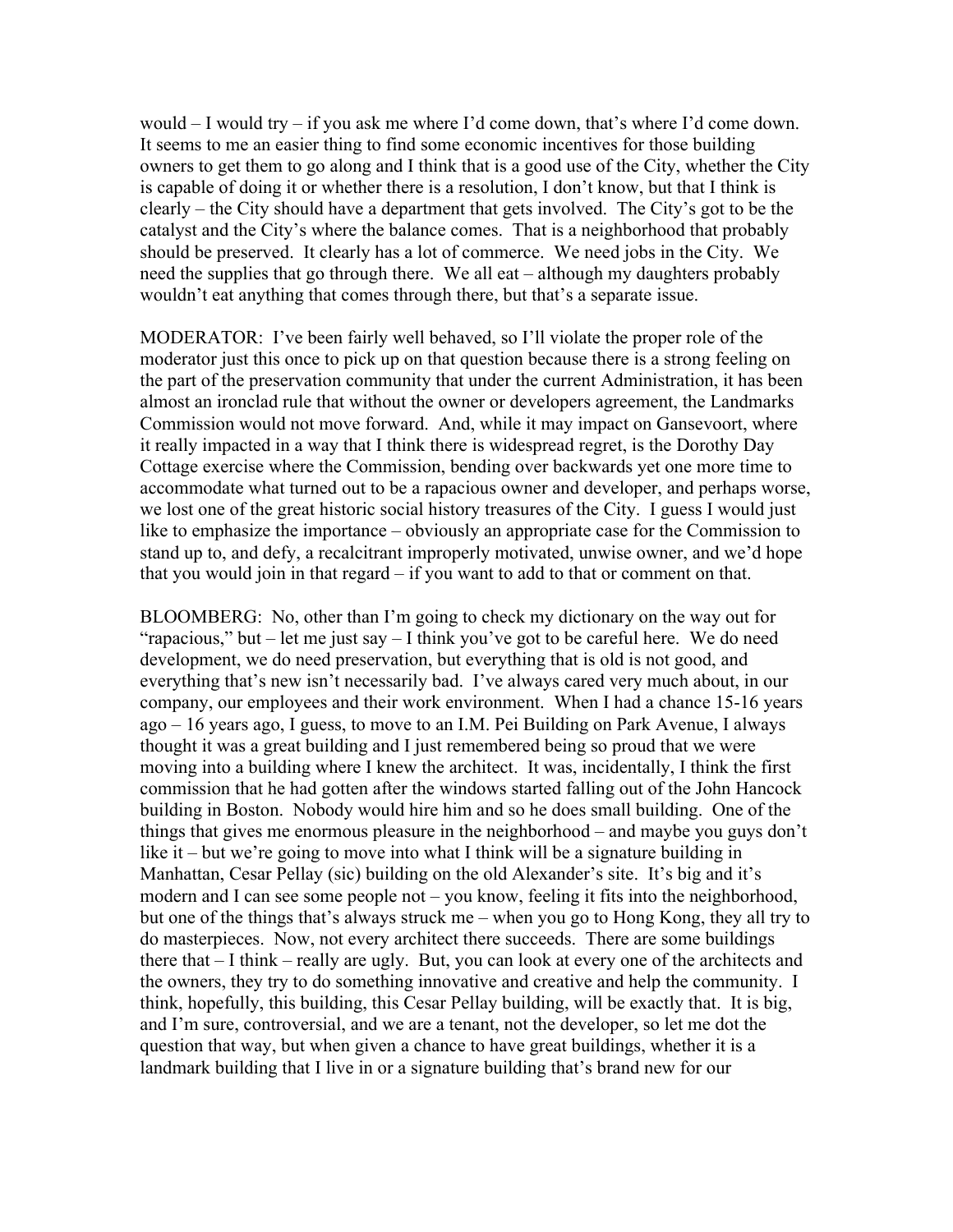employees, the environment that you live and work in, is, if not everything, it's pretty darn close.

QUESTION: (Inaudible) about the architect…and the follow up question to that in a public vein, when you have public spending in the selection of architects for public projects as opposed to your headquarters, would you as Mayor be in support of a quality based selection similar to what … of the federal government where it's the technical and prior successes of an architect leading to the selection, rather than a combination of fee ….

BLOOMBERG: One of the reasons I've always been a great supporter of private philanthropy, is, not that it's in the scale of – in the grand scale of things, a lot of money, but private philanthropy gets you trying new things, gets people that innovate, gets people that go against the conventional, and what always worries me is whenever you try to pick by committee, people are afraid to try new things. I think the most impressive thing about the Frank Garry building in Bilbao is not the building  $-$  it's absolutely  $-$  if you haven't seen it, it's worth a trip – but that a town council or whatever the local bureaucracy was, was willing to go so far, and think so far out of the envelope, to do something that turned out to be great. Now, sometimes when you do that it's a failure and people in government need their jobs and they don't like to fail – yes, you want to have a group pick an architect, but you want to make sure that you're not going to rush to the lowest common denominator when you pick an architect. This is the Big Apple. This is the center of the world. We have to think big, and we have to think forward. And, thinking big and forward includes taking whole districts and preserving them, but it's looking at the picture and not just worrying about the minutiae again, and again, and again. That's what other cities do. That's not what we can do if we want to stay number one.

QUESTION: Hi, my name is Joshua David. I'm with Friends of the High Line. We're trying to take the High Line elevated rail viaduct from Gansevoort to the rail yards and enter it into a rail … which would make it open space – 1.5 miles long, and also see it as a catalyst for economic development in an area that is currently being viewed for economic redevelopment possibilities.

My question is what is your position on the High Line and also would you tell us a little bit about some of your thoughts about plans on the West Side from the rail yards down into West Chelsea and the Meat Market district.

BLOOMBERG: Well, number one, I think the High Line is one of those things that - it's almost a no-brainer because it would help the area – it's there – would not be terribly expensive – you don't have to tear anything down -- quite the contrary. To get more park space for this City at a low price without annoying anybody – anybody that doesn't want that one seems to me to be very strange. Maybe there's a whole dimension to it that I don't know, but I'd certainly be a big supporter of that.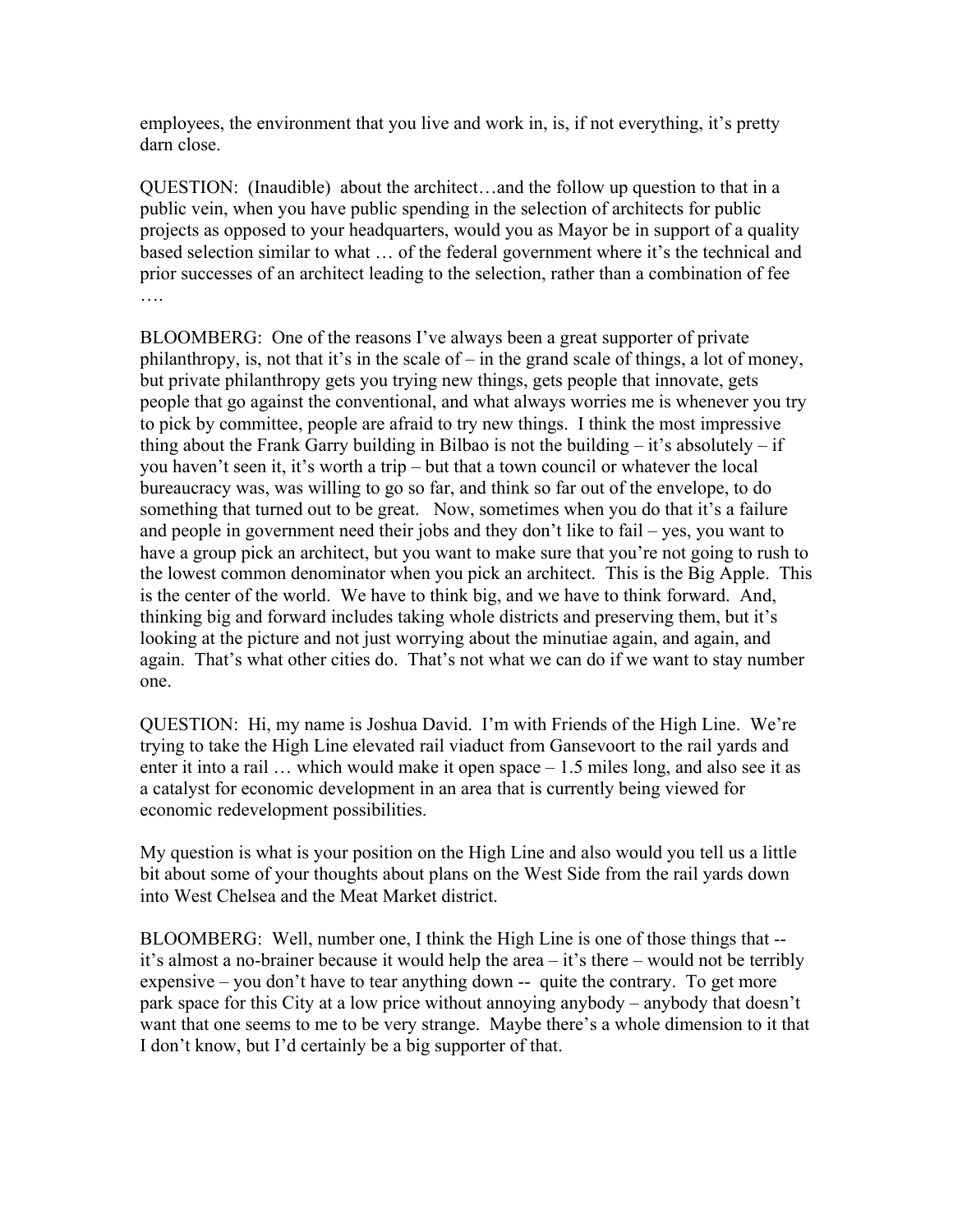I think that in terms of just general development on the West Side, the whole area, the Javits Center area, I'm not sure where I'd come out on, and whether we need a football stadium there, I don't want to get into all of that but I think that whole area is  $-1$ 'm in favor of economic development – I'm going to take the Number 7 line if the money can be found – take it over – you better improve transportation over on the West Side, but that's the next big commercial office development area in this City. Of all of the choices that you have, and there's always going to be somebody that unfortunately gets displaced or inconvenienced, doesn't like it – that is probably a project in some form of hotels, an expansion of the Javits Center, there's an awful lot of development that I think could go over there. Whether it's done as part of an Olympic thing, I don't think you should worry about it. It doesn't have to depend on the Olympics. It does need better transportation. If you take a look at a transportation map, you can't get there from here. If we could solve that problem, I think you'd have a lot of economic activity. I've been in favor of developing it.

MODERATOR: We'll have one more question, but before we do, I want to take the opportunity to present you with a memento of this morning, the official landmarks book. It is usually autographed by the author. It has been in the prior four occasions. This is not a political statement, but Andrew is not here to have a personal endorsement, but we will have him do it and forward one on to you.

BLOOMBERG: And I will send him a copy of "Bloomberg by Bloomberg," an autographed copy.

MODERATOR: We'll take one last question or comment.

JACK GRAY: I'm Jack Gray. I'm a resident of the Upper West Side. You've spoken a lot about trade-offs between new development, preservation, you got into some specifics on Sloan Kettering situation and several others. Can you expand a little bit more on your broad principles of who wins, who loses, what's the priority? You mentioned Sloan Kettering as a clear engine for New York – one of many. Do you see others that deserve the same kind of priority relative to the choices, as you indicate, which indeed must (inaudible).

BLOOMBERG: Number one, I think what you said at the end is the key. Somebody has got to make choices, and it is never easy and it is never politic, but if you make the choices and if you give everybody a chance to input before you make the choice, then generally speaking you'll make the right choice, number one, and everybody will go along with you. The Mayor's job or any official's job is to, on one hand, make sure that everybody can give input, but once you do that sit there and say, "OK, we've taken all the input, we've asked for the best advice, my job is to make the decision – it's an executive job -- here it is and then let's take the ball and then that's the play that we're going to execute." We, unfortunately, are always afraid to do that

and once we get into things, we start obfuscating, and changing, and compromising, and there's the old adage, "That a camel was a racehorse designed by a committee," and I'm